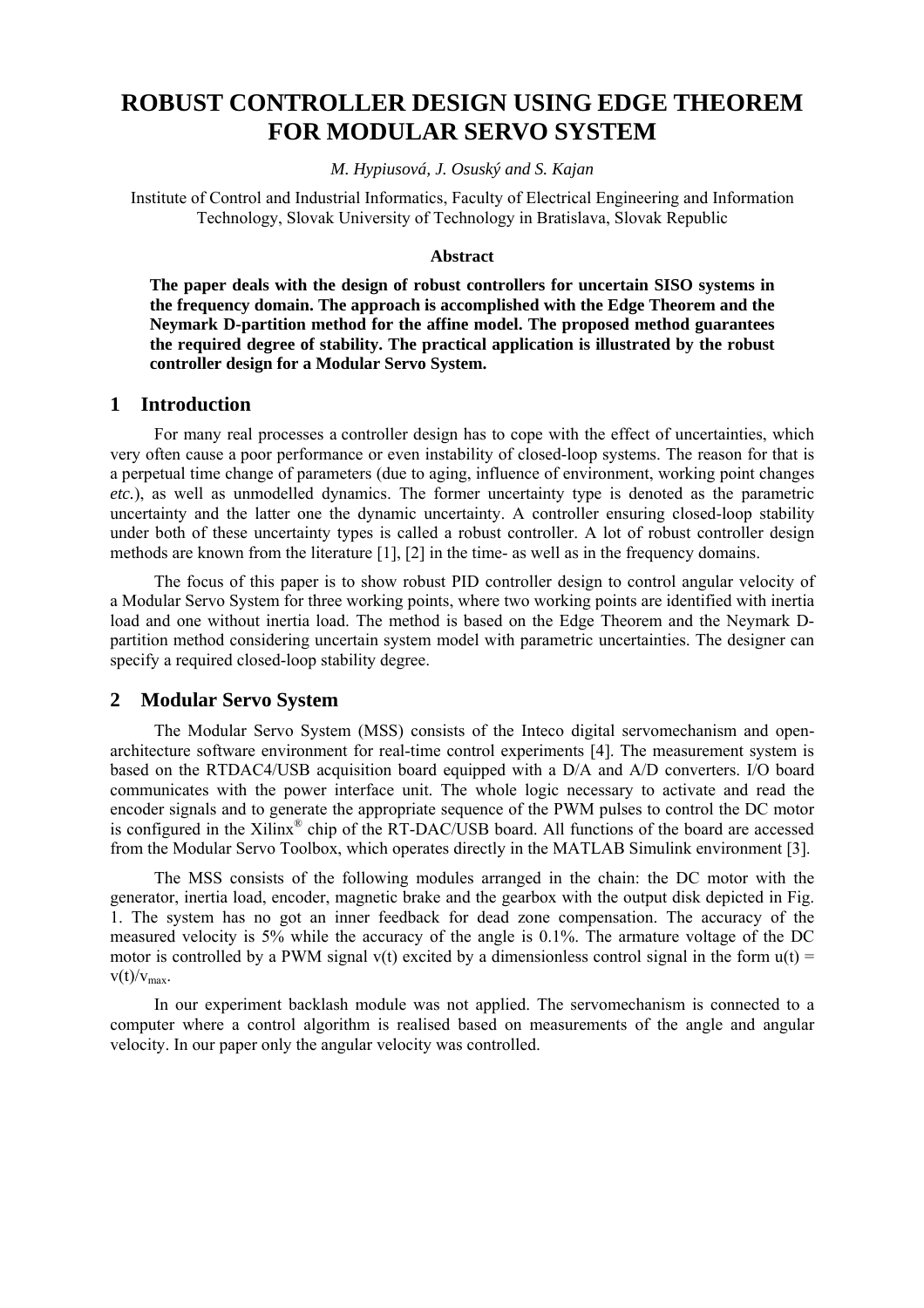

Figure 1: MSS mechanical construction

## **3 Robust controller design using the Edge Theorem**

If a part of coefficients of the plant vary dependently, then it is better to use the affine model of the plant in the form:

$$
G(s) = \frac{B(s)}{A(s)} = \frac{b_0(s) + \sum_{i=1}^p b_i(s)q_i}{a_0(s) + \sum_{i=1}^p a_i(s)q_i}
$$
 (1)

where  $q_i \in \langle \underline{q}_i, \overline{q}_i \rangle$  are uncertain coefficients. The coefficients depend linearly on uncertain parameter vector  $\mathbf{q}^T = [q_1, ..., q_p]$ . The parameters  $q_i$  vary within a *p* - dimensional box

$$
\mathbf{Q} = \{ \mathbf{q} : q_i \in \left\langle \underline{q}_i, \overline{q}_i \right\rangle, i = 1, \dots, p \}.
$$
 (2)

If we vary parameters  $q_i = q$ , or  $q_i = \overline{q}_i$  then is possible to obtain  $2^p$  transfer functions with constant coefficients; inserting them to the vertices of a *p* - dimensional polytope, the transfer function (1) describes a so-called *polytopic system*. Consider the controller transfer function in the form

$$
G_R(s) = \frac{F_1(s)}{F_2(s)}\tag{3}
$$

where  $F_1(s)$  and  $F_2(s)$  are polynomials with constant coefficients. Then the characteristic polynomials with the polytopic system are

$$
p(s, \mathbf{q}) = b_0(s)F_1(s) + a_0(s)F_2(s) + \sum_{i=1}^p q_i [b_i(s)F_1(s) + a_i(s)F_2(s)] \tag{4}
$$

or in a more general form

$$
p(s, \mathbf{q}) = p_0(s) + \sum_{i=1}^{p} q_i p_i(s) \qquad q_i \in \mathbf{Q}
$$
 (5)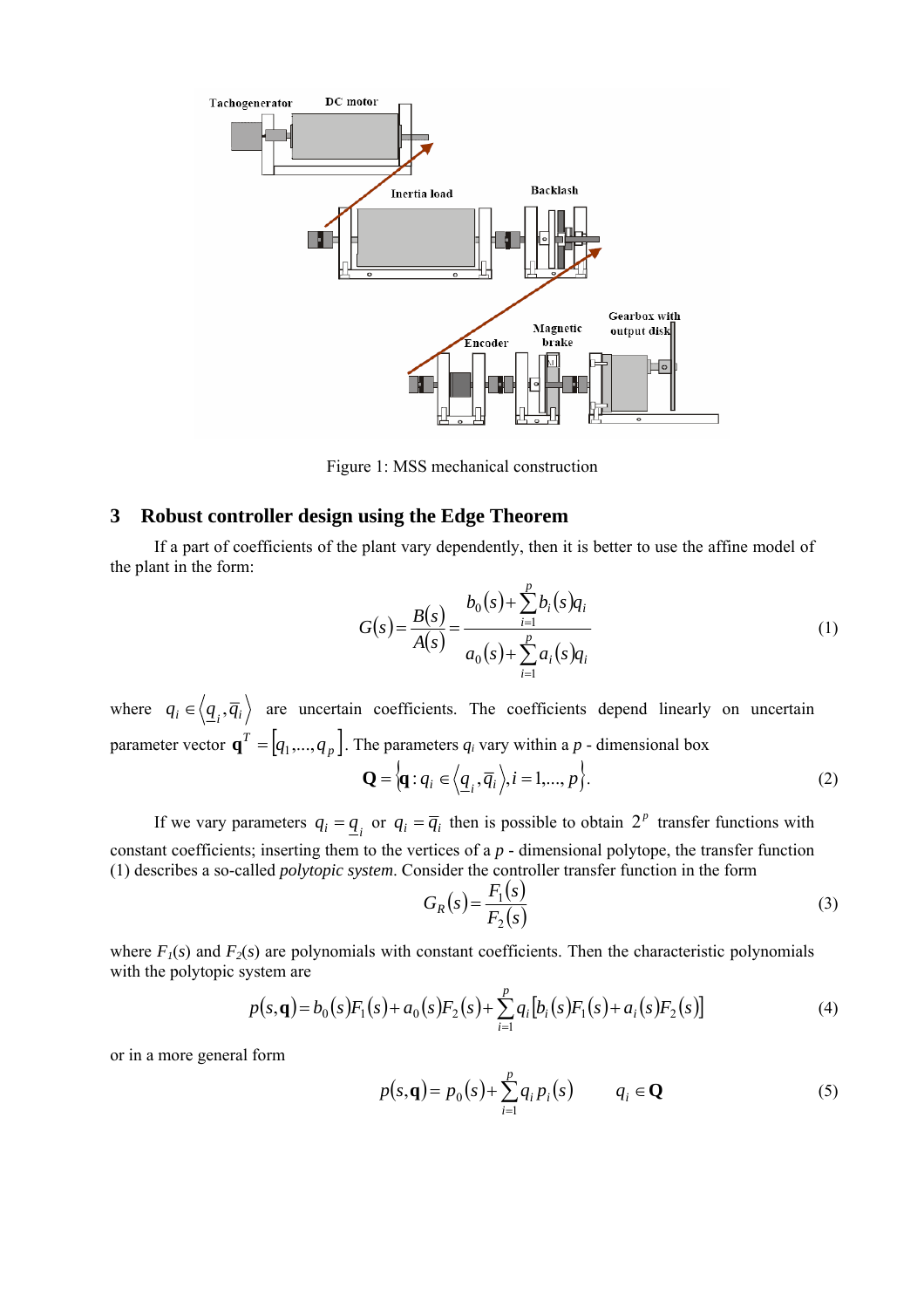## *Theorem 1(Edge Theorem)*

The polynomial family (5) is stable if and only if the edges of **Q** are stable.

The simple stability analysis method for families of polynomials (edges of **Q**) is given in the following theorem.

#### *Theorem 2(Bialas)*

Let  $H_n^{(a)}$  and  $H_n^{(b)}$  be the Hurwitz matrices of

$$
p_b(s) = p_{b0} + p_{b1}s + p_{b2}s^2 + \dots + p_{bn}s^n \t p_{bn} > 0,
$$
  
\n
$$
p_a(s) = p_{a0} + p_{a1}s + p_{a2}s^2 + \dots + p_{an}s^n \t p_{an} > 0,
$$
\n(6)

respectively. The polynomial family

$$
p(s,Q) = {\lambda p_a(s) + (1-\lambda)p_b(s), \quad \lambda \in [0,1]}
$$
 (7)

is stable if and only if:

- 1.  $p<sub>b</sub>(s)$  is stable
- 2. the matrix  $(H_n^{(b)})^{-1}H_n^{(a)}$  has no nonpositive real eigenvalues.

Using the Edge Theorem, the controller design has to be applied to 4 vertices of the polytopic system; by applying e.g. the Neymark's D-partition method guaranteeing the required closed-loop stability degree we choose the controller coefficients such that the vertices of polytopic system are stable. Then we have to check stability of each edge of the box **Q** by e.g. the Bialas Theorem. If any of the edges is unstable, new controller coefficients are to be chosen by Neymark's method.

## **4 Design of robust controller for Modular Servo System**

Consider the transfer functions of a angular velocity of the Modular Servo System obtained by identification in three working points:

WP1: with inertia load;

manipulated variable  $u = 0.4$  [V]; regulated variable  $y = 54$  [rad/s];  $(s) = \frac{-167.7s + 25730}{s^2 + 77.69s + 124.8}$  $G_{p_1}(s) = \frac{-167.7s + 2}{s^2 + 77.69s + 1}$ WP2: with inertia load  $u = 0.7$  [V];  $y = 117.5$  [rad/s];  $(s) = \frac{-52.7s + 10690}{s^2 + 38.15s + 44.79}$  $G_{p_2}(s) = \frac{-52.7s + 10}{s^2 + 38.15s + 10s}$ WP3: without inertia load  $u = 0.7$  [V];  $y = 145$  [rad/s];  $(s) = \frac{-7444s + 2528000}{s^2 + 194.8s + 11240}$  $G_{p_3}(s) = \frac{-7444s + 25}{s^2 + 194.8s + 125}$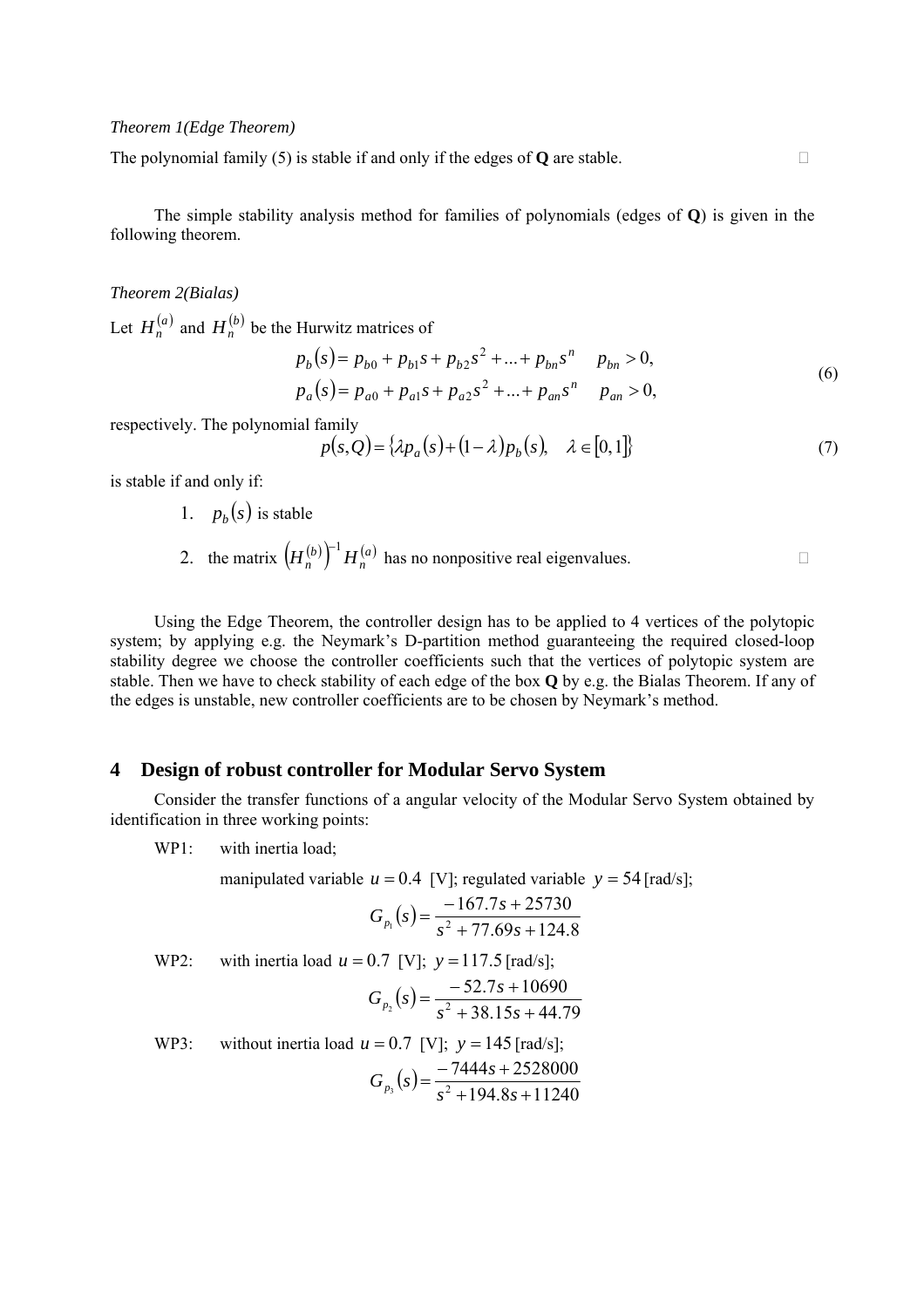The Edge Theorem based approach uses the polytopic model:

$$
G_p(s) = \frac{b_0(s) + b_1(s)q_1 + b_2(s)q_2}{a_0(s) + a_1(s)q_1 + a_2(s)q_2}
$$

where:  $b_0$   $(s)$  = -3748.35s + 1269345,  $a_0$   $(s)$  =  $s^2$  + 116.475s + 5642.395,  $b_1(s) = 57.5 s - 7520$ ,  $a_1(s) = -19.77s - 40.005$ ,  $b_2$   $(s)$  =  $-3638.15 s + 1251135$ ,  $a_2$   $(s)$  = 58.555s + 5557.6 *qi* - uncertain coefficients

The robust PID controller has been designed by Neymark's D-partition method for 4 vertices of the polytopic system

$$
G_R(s) = K \left( 1 + \frac{1}{T_i s} + T_d s \right)
$$

#### *Controller 1:*

The required degree of stability:  $\alpha = 0.3$ 

where the gain  $K = 0.01$ , the integration time constant  $T<sub>i</sub> = 0.333$  [s] and the derivative time constant  $T_d = 0.003$  [s]. Stability has been verified for each edge of the box **Q** by Bialas Theorem and all eigenvalues of the Bialas matrices were not nonpositive real. Therefore, the closed-loop with polytopic systems and robust controller is stable and the achieved degree in 4 vertices is  $\alpha = 2.08$ .

## *Controller 2:*

The required degree of stability:  $\alpha = 0.1$ 

where the gain  $K = 0.015$ , the integration time constant  $T_i = 0.75$  [s] and the derivative time constant  $T_d = 0.00333$  [s]. Stability has been verified for each edge of the box **Q** by Bialas Theorem and all eigenvalues of the Bialas matrices were not nonpositive real. Therefore, the closed-loop with polytopic systems and robust controller is stable and the achieved degree in 4 vertices is  $\alpha = 1.03$ .

### *Controller 3:*

The required degree of stability:  $\alpha = 0$ 

where the gain  $K = 0.04$ , the integration time constant  $T<sub>i</sub> = 2$  [s] and the derivative time constant  $T_d = 0.0025$  [s]. Stability has been verified for each edge of the box **Q** by Bialas Theorem and all eigenvalues of the Bialas matrices were not nonpositive real. Therefore, the closed-loop with polytopic systems and robust controller is stable and the achieved degree in 4 vertices is  $\alpha = 0.45$ .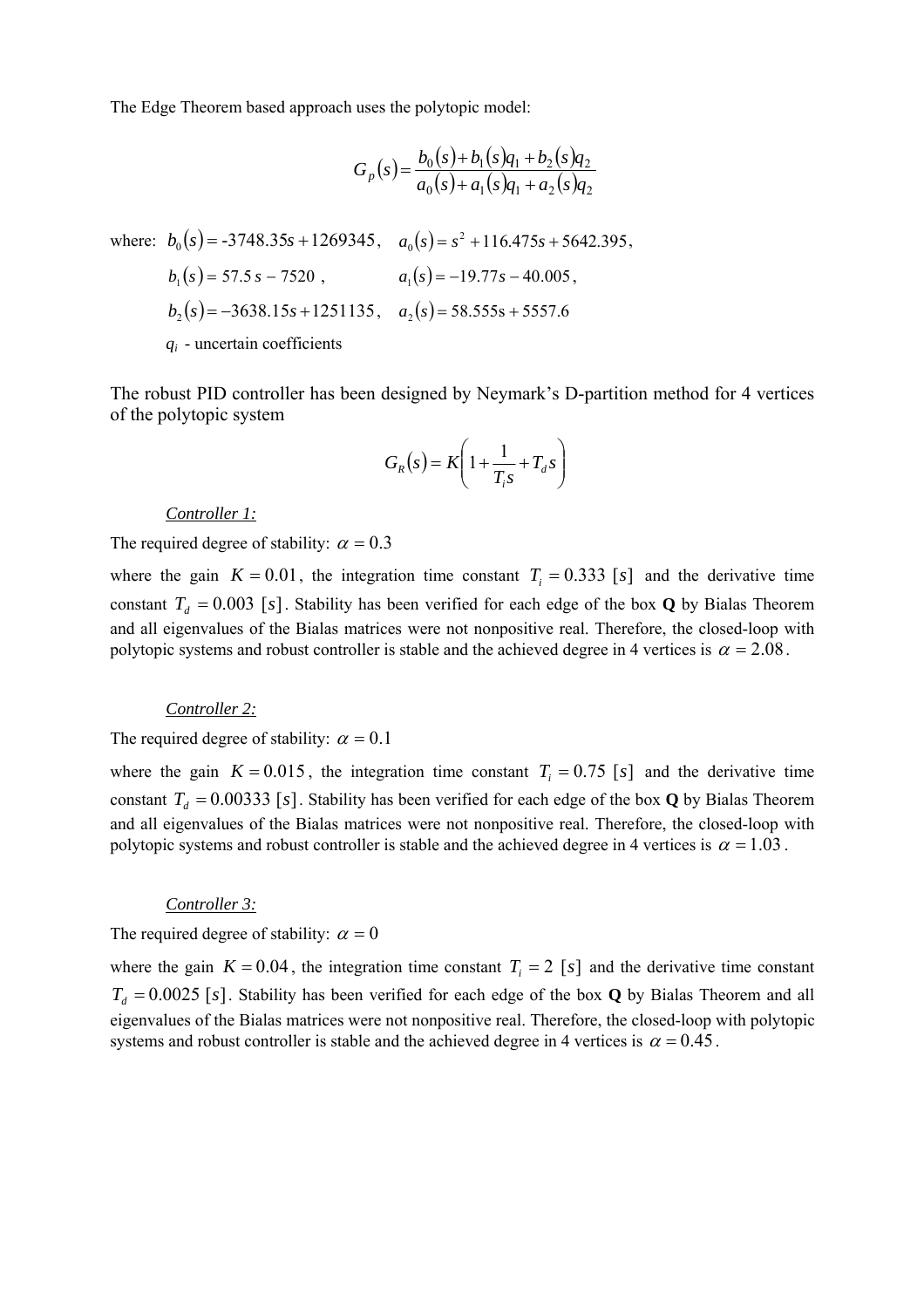

Figure 2: Step responses in the first working point



Figure 3: Step responses in the second working point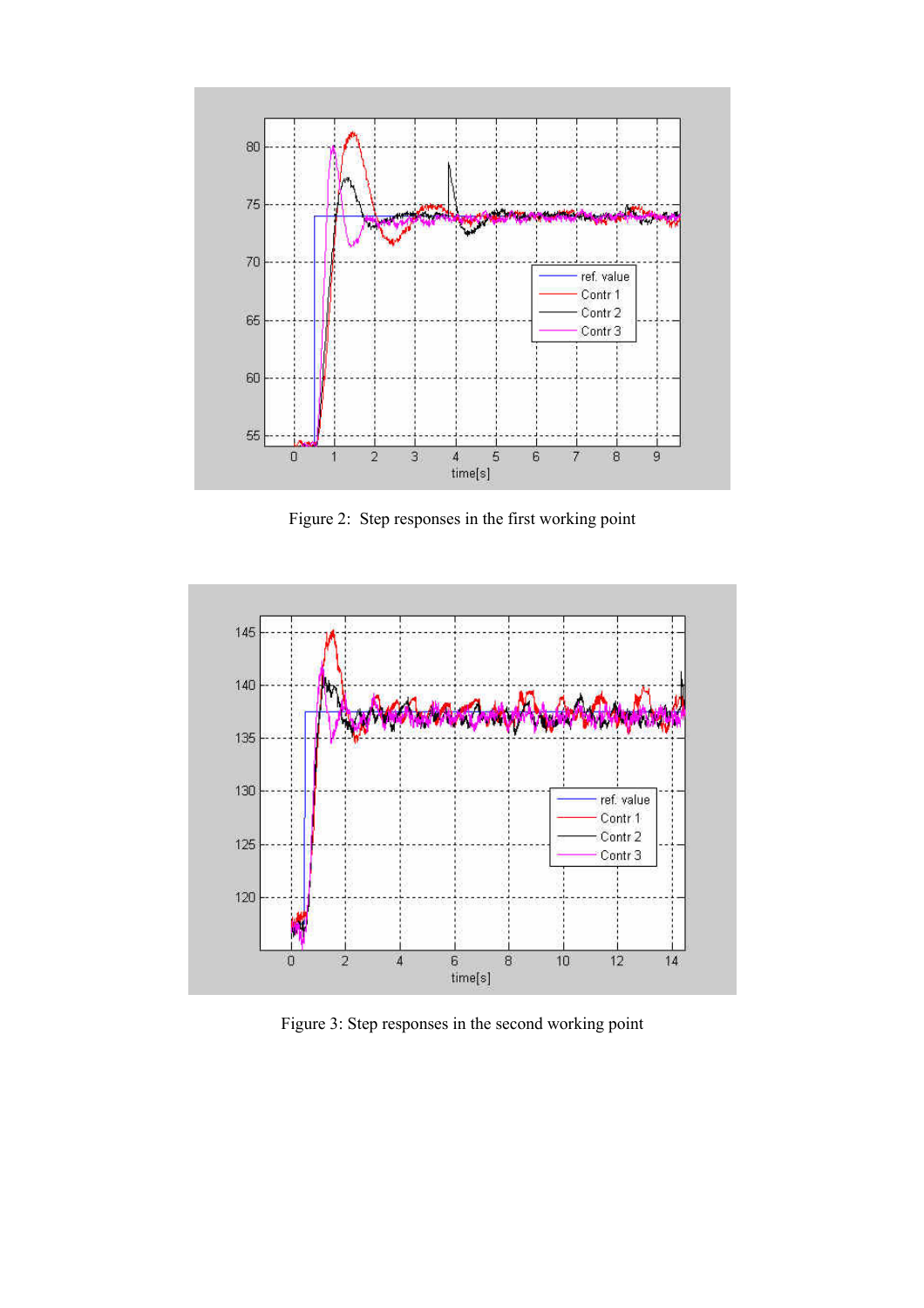

Figure 4: Step responses in the third working point

Figures 2, 3 and 4 show the step responses designed robust controller in three working points.

# **7 Conclusion**

The main aim of this paper has been to design a robust controllers with different stability degree for MSS (Modular Servo System). Edge Theorem method which guarantee the required closed-loop stability degree has been used. It is a paradoxical that in this case the best controller is controller with lowest stability degree.

# **References**

- [1] J. Ackerman. *Robust Control Systems with Uncertain Physical Parameters.* Springer-Verlag London Limited, 1997.
- [2] S.P. Bhattacharyya, H. Chapellat, L.H.Keel. *Robust Control: The parametric Approach.* Prentice Hall, 1995.
- [3] The Mathworks. *Matlab ver. 7.1 (R14), user dokumentation*, 2006
- [4] INTECO. *Modular Servo System, user manual, 2007*

# **Acknowledgments**

The work has been supported by the grant agency VEGA no. 1/3841/06.